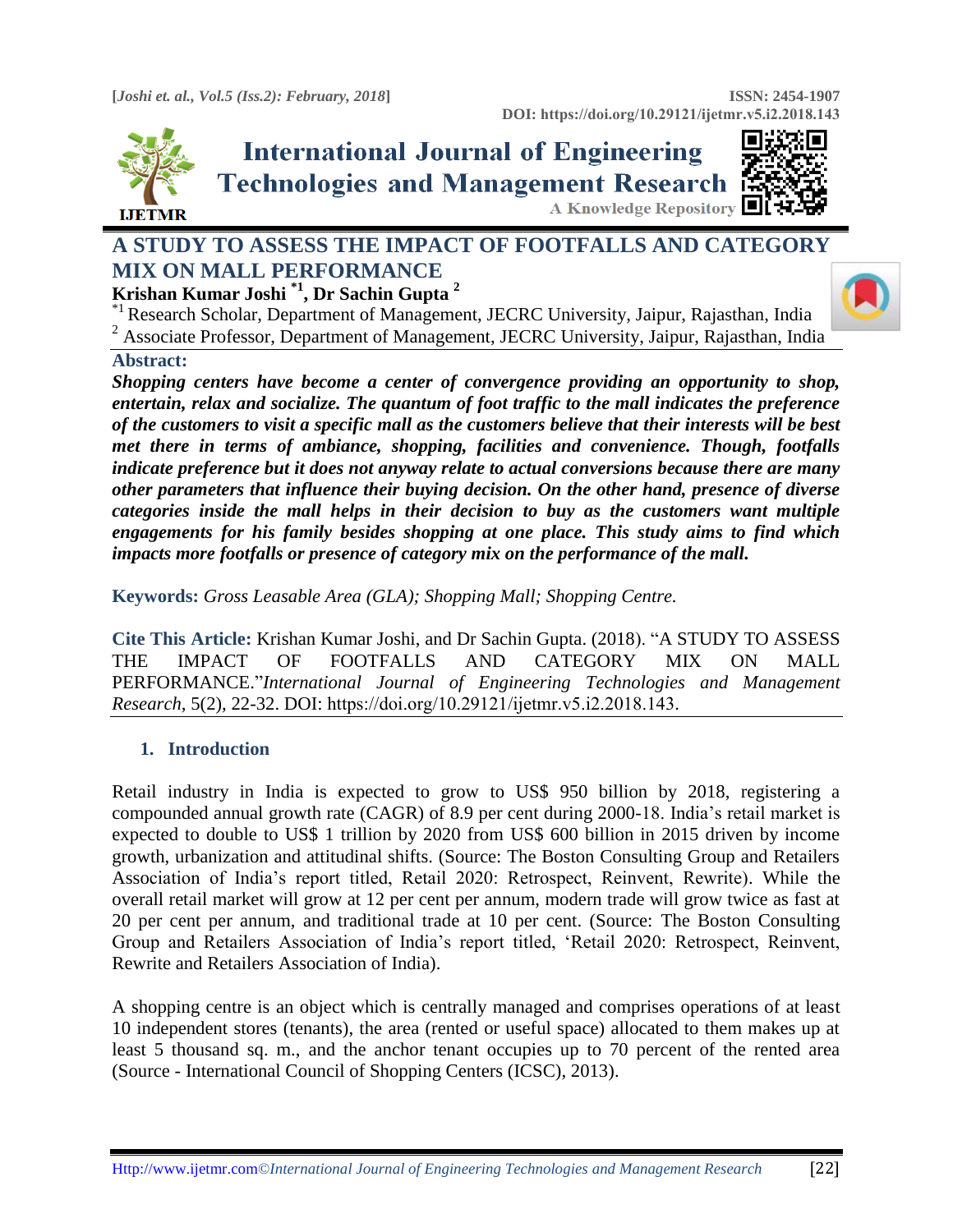**DOI: 10.5281/zenodo.1174025**

Malls are increasingly being viewed as community centers where the customers want to come for their shopping needs, to socialize, for leisure, entertainment and to relax. Mall developers need to influence the consumers to visit the malls by providing diversity of product categories, by providing ambient environment, convenience of shopping, safety & security, wide circulation areas, ample parking facilities, entertainment and recreational facilities which help to generate consistent footfalls to the center. The quantum of footfalls to a mall is a prime indicator of the preference and patronage of the consumers to a particular development. The malls need to have a balanced mix of brands that are relevant to the catchment profile and their needs. The scale of mall is important to keep variety of assortments and diverse categories because customers are interested to do their entire shopping under one roof whereas the footfalls to the mall are essential for sales conversions and revenue generation for the retail stores. There is a need to constantly innovate by giving surprises to the customers, organizing events, exhibitions & promotional activities inside the mall to generate additional footfalls

#### **2. Review of Literature**

**Agarwal, (2016)** stated that Malls are reinventing themselves to offer larger food and entertainment zones and reducing the size of department stores and electronic retail stores to bring in international brands and increase consumer footfalls. **Strenk,(2015)** observed that New design elements need to be incorporated which improves customers experiences inside the common areas, use of digital technologies, visual merchandizing, convenience of customers need to be focused, Cinema, Food & Beverage category should be well represented that helps in engaging the customers. **Bera & Valsan (2015)** suggested that the developers need to make the spaces more vibrant by bringing leisure to shopping and develop more quality spaces. Brands do not prefer sub-optimal design and low footfalls. Focus on differentiators*.* **Choudhury, Alam & Islam**, **(2014)** observed that incorporation of Entertainment & Food Facilities, Maintenance of Service quality and providing Facilities to Socialize are the factors that affect customer's attitude towards a Mall. **Reimers and Chao, (2014)** found that time convenience, spatial convenience, access convenience and parking convenience all influence perceptions of the overall convenience of a strip and for shopping to be considered "fun", a shopping strip must offer extended trading hours, one-stop shopping and a compact, dedicated retail environment. **Khong and Ong, (2014)** found that Shopper's exhibit patronage loyalty when they see the malls favorably based on the style, variety and quality of their products and services. **Vashisht, Wadhwa and Uppal, (2014)** stated consumers prefer to buy from a place where the accessibility is higher and where they can buy everything under one roof. **Gilbo and Yavetz, (2013)** revealed that Shopping malls offer an ideal place not only for shopping but for hang out and socialize and shoppers normally visit them with their acquaintances and family members. **Gudonaviciene & Alijosiene, (2013)** observed that Merchandizing, Accessibility of the location, Entertainment & the Internal Environment are important image attributes that generate positive perception about a particular mall with the consumers. **Ubeja, (2013)** said that sales promotion activities influence customers to visit malls. **Sherriff et al, (2013)** found that Customer convenience, reducing customer waiting time and improving service turnaround are crucial factors that help in customer preferring a particular mall development**. Shanmugam, (2013)** reported that there is a strong positive relationship of the mall size, anchor quality with the mall traffic and store sales. **Deb, (2012)** found that first important value motivating the customer to do shopping at a mall is its entertaining capacity. Customers also perceive that shopping should be full of adventures exploring new products or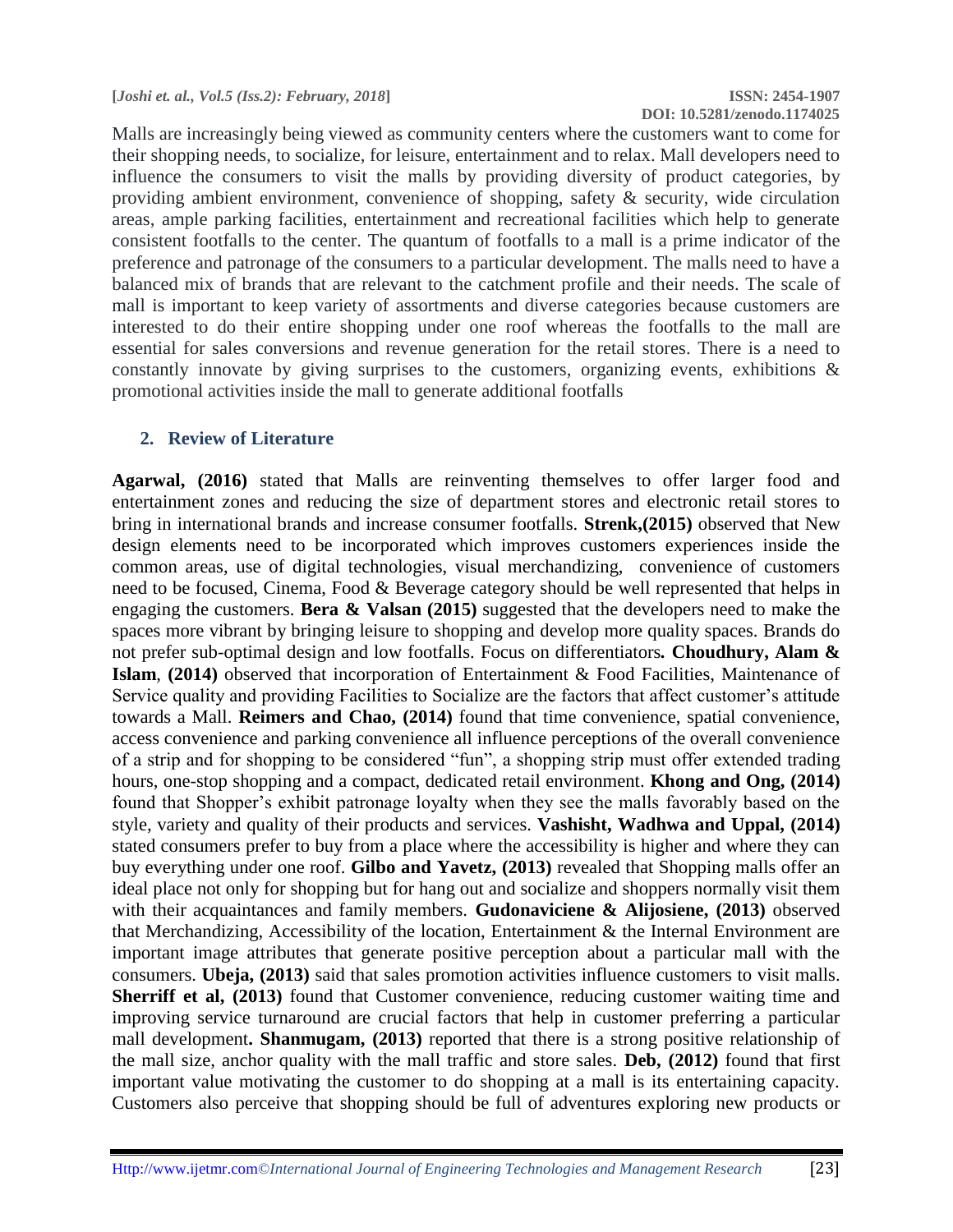**DOI: 10.5281/zenodo.1174025**

information. **Kumar & Arora**, **(2012)** said that entertainment is an important element that the customer now-a-days expect to be in any good Mall as a basic category. This could be in the form of Multiplexes, Gaming zones, Kids Zone, large Food Courts etc where the entire family can come & enjoy. **Anuradha & Manohar**, **(2011)** said that customers see availability of entertainment facilities as a prime consideration for their decision to visit the Malls. **Kaushal**  and Medhavi, (2011) said that the quality of service perceived by the customers at a center, irrespective of the brand is what ultimately results in a repeat visit of the customer. **Burnaz & Topcu**, **(2011)** found that scale of mall is important as it gives opportunity to place diverse product categories. Creation of additional footfalls to the mall is essential for generating revenues for the stores. Anchor brands are essential for sustainability and performance of malls. **Chebat, Sirgy and Grzeskowiak, (2010)** said that in order to generate higher footfalls in a mall a strong mall image is to be created that develops a strong positive perception among the shoppers to patronize the mall. **Patney**, **(2010)** observed that there are various motivators that influence shoppers to visit the shopping malls. Customers visit the malls to Socialize, for variety in Goods and Services, budget shopping, seek pleasure, to relax and enjoy. **Reimers and Clulow, (2009)** found that time convenience has a significant influence on consumers' patronage behavior. **Rajagopal**, **(2009)** said that mall ambience, assortment of stores, sales promotion and shopping satisfaction of the consumers help in improved retail performance, generate mall attractiveness and increased buying activities. Recreational activities provided in the Mall drives customers to the center and motivates to increase their time spends. **Allard, Babin and Chebat, (2009)** found that perceived differentiation from the competitors is found to positively influence customers' attachment to the mall, a determining factor in the mall's evaluation. **De Nisco and Napolitano, (2006)** highlighted that entertainment should be taken as strategic intent and have be synced into the traditional retail setting. There is a positive link between entertainment orientation and performance outcomes. **Hunter, (2006)** suggested that intention to visit a shopping centre directly impacts the frequency of visits to a shopping centre **Hartet al**., **(2005)** found that enjoyment during the shopping is an important component that brings the customer again and again to the shopping centre and this can be provided by placing recreational, leisure and entertainment facilities. These result in consumers spending more time inside the mall, increase their bill size and influence them to recommend the shopping centre to others. **Sit et al**., **(2005)** observed that the presence of entertainment segment in the shopping mall helps in consumer satisfaction and is an important driver of the shoppers to the Mall. **Melody et al, (2000)** stated that high performing malls are those that are located in the high trading areas. High mall productivity relates to the trade area characteristics and the size of the mall. **Swinyard, (1998)** said that frequent mall shoppers have higher needs for 'sense of belonging', 'warm relationships', 'entertainment 'and 'security' then casual shoppers. **Kaufman, (1996)** found that shoppers normally patronize a mall where they get one – stop shopping for all their needs that can be provided by extended hours of operation, drive through services and providing multiple check outs for customer convenience. **Bean, et al., (1988)** suggested that the types, sizes, and locations of the smaller tenants play an important role in determining the financial success of any shopping center.

#### **3. Research Methodology**

A descriptive study was undertaken and stratified sampling technique was used to select the samples across categories on random basis. The entire universe of shopping malls in Jaipur was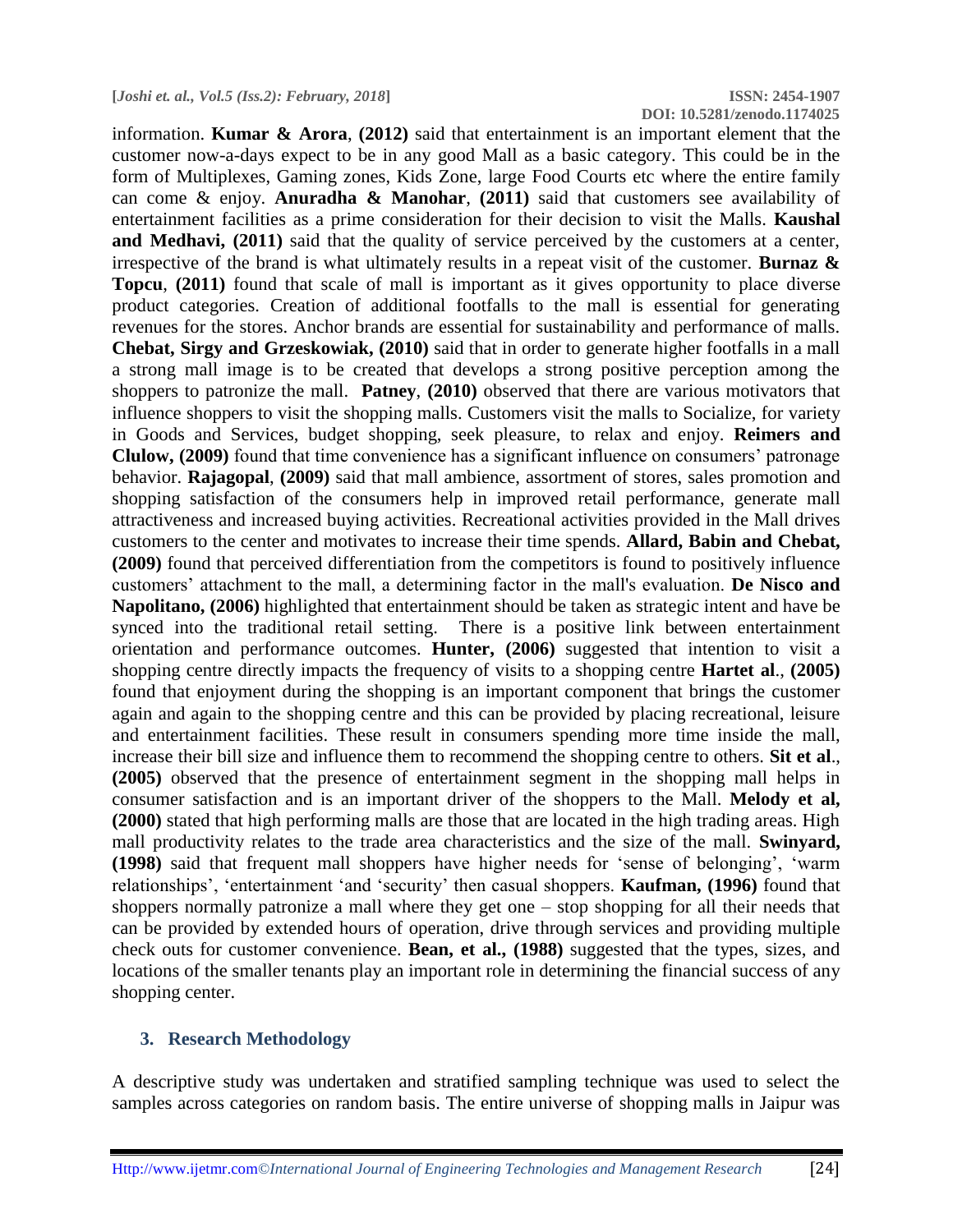**[***Joshi et. al., Vol.5 (Iss.2): February, 2018***] ISSN: 2454-1907**

studied which was eleven (11) in numbers. The gross leasable area (GLA) of the shopping malls was approximately between 1 Lac sq ft to 13 Lac sq ft and the malls were dispersed across all the corners of the city. The catchment of the malls was mid-to-high income group of residential colonies and areas with commercial activities. These malls were situated within the city limits thus have good reach, accessibility and approach for the customers. Total samples selected for the study was 105.

#### **3.1. Limitations of the Study**

This study was carried out in Jaipur and samples were drawn from the respondents in the malls based out of the city only. Thus the findings of the data may not be considered universally applicable to other cities as well. This study may encourage examining the phenomenon in other cities also to gauge the impact of the two variables – footfalls and presence of category mix on the performance of the mall.

#### **4. Descriptive Statistics**

The findings regarding the mean and standard deviations of the scores on responses of respondents are presented in below table.

| <b>Descriptive Statistics</b>             |                  |                  |                  |  |  |  |  |  |
|-------------------------------------------|------------------|------------------|------------------|--|--|--|--|--|
| <b>Std. Deviation</b><br><b>Mean</b><br>N |                  |                  |                  |  |  |  |  |  |
|                                           | <b>Statistic</b> | <b>Statistic</b> | <b>Statistic</b> |  |  |  |  |  |
| <b>Trading Destiny</b>                    | 10               | 1673.8182        | 2534.20306       |  |  |  |  |  |
| <b>Footfall</b>                           | 10               | 1326.8636        | 2174.27448       |  |  |  |  |  |
| <b>Category Mix</b>                       | 10               | 17.2727          | 25.90402         |  |  |  |  |  |

| Table 1: Descriptive Statistics |
|---------------------------------|
|---------------------------------|

#### **5. Validity of Data**

However, before carrying out hypotheses testing, the overall significance of the correlation matrix and its factorability needed to be tested with the help of Bartlett's test of sphericity and Kaiser-Meyer-Olkin (KMO) measure of sampling adequacy.

| Table 2: KMO and Bartlett's Test |  |  |
|----------------------------------|--|--|
|----------------------------------|--|--|

| <b>KMO and Bartlett's Test</b>                           |          |      |  |  |  |  |
|----------------------------------------------------------|----------|------|--|--|--|--|
| .790<br>Kaiser-Meyer-Olkin Measure of Sampling Adequacy. |          |      |  |  |  |  |
| <b>Bartlett's Test of Sphericity</b>                     | 1192.202 |      |  |  |  |  |
|                                                          | Df       |      |  |  |  |  |
|                                                          | Sig.     | .000 |  |  |  |  |

#### *Source: Output of IBM-SPSS 22*

Bartlett's test statistics was found significant at *0.000* levels, which indicates the presence of nonzero correlations in the correlation matrix. Further the KMO measure of the sampling adequacy turns out to be *0.790*.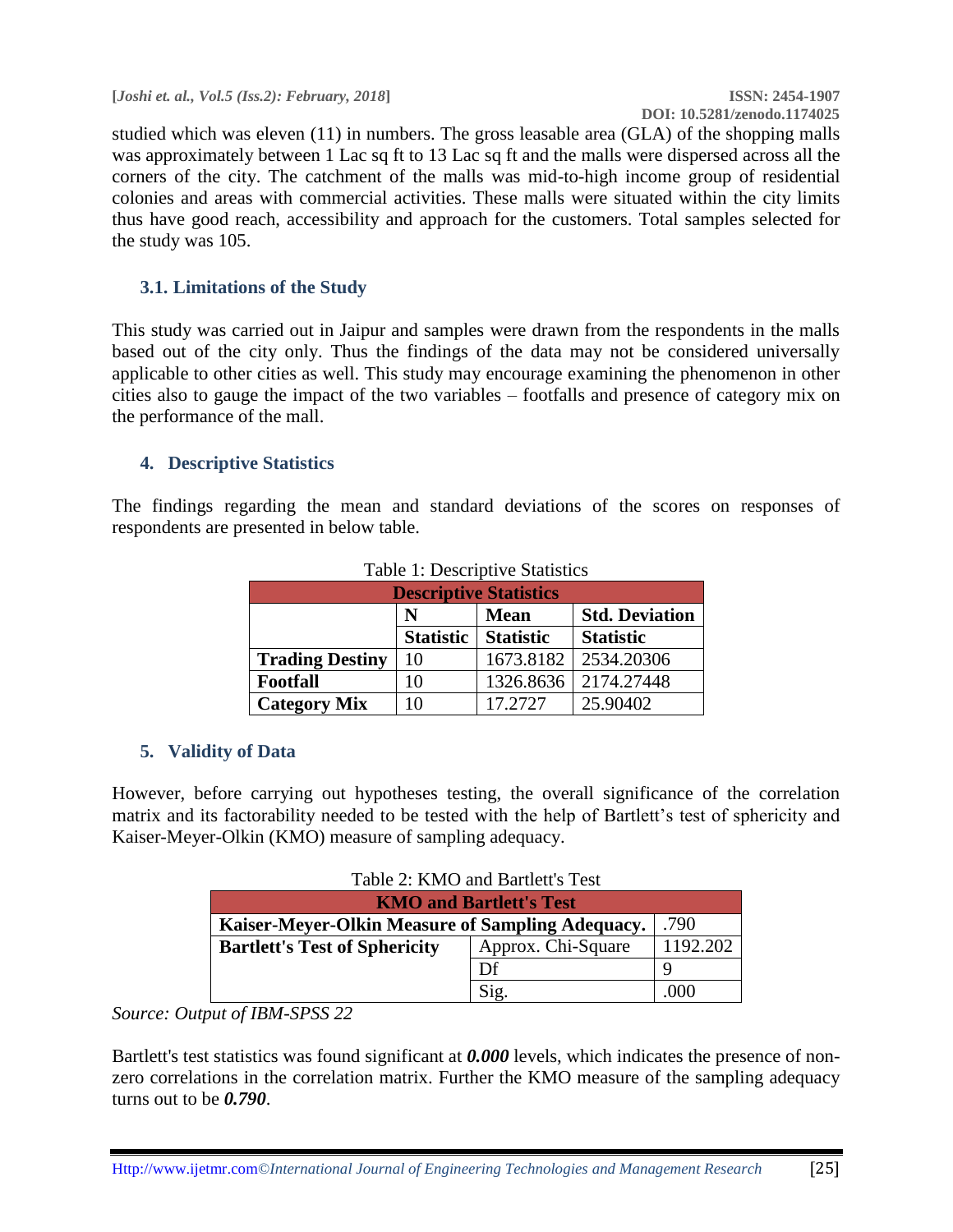**[***Joshi et. al., Vol.5 (Iss.2): February, 2018***] ISSN: 2454-1907**

| raone si richaonne statistics<br><b>Reliability Statistics</b> |  |
|----------------------------------------------------------------|--|
| Cronbach's Alpha   N of Items                                  |  |
| .769                                                           |  |
|                                                                |  |

Table 3: Reliability Statistics

*Source: Output of IBM-SPSS 22*

#### **6. Reliability of Data**

From the above table we can see that Cronbach's alpha is more than 0.700 which indicates a high level of internal consistency for our scale with this specific sample.



Figure 1: Conceptual Framework

In the conceptual framework (figure), footfall and category mix factors influence *sales* both directly and incidentally. The framework shows that m*all productivity* is predicted through *sales of mall* in terms of footfall and category mix.

| <b>Correlations</b> |                            |                 |                 |  |  |  |  |
|---------------------|----------------------------|-----------------|-----------------|--|--|--|--|
|                     |                            | <b>Footfall</b> | <b>Footfall</b> |  |  |  |  |
| <b>Footfall</b>     | <b>Pearson Correlation</b> |                 | **<br>799       |  |  |  |  |
|                     | Sig. (2-tailed)            |                 | .006            |  |  |  |  |
|                     | N                          | 10              | 10              |  |  |  |  |
| <b>Sales</b>        | <b>Pearson Correlation</b> | **<br>.799      |                 |  |  |  |  |
|                     | Sig. (2-tailed)            | .006            |                 |  |  |  |  |
|                     |                            |                 |                 |  |  |  |  |

#### Table 4: Correlation Analysis between Footfall & Sales of Mall

*Source: Output of IBM-SPSS 22*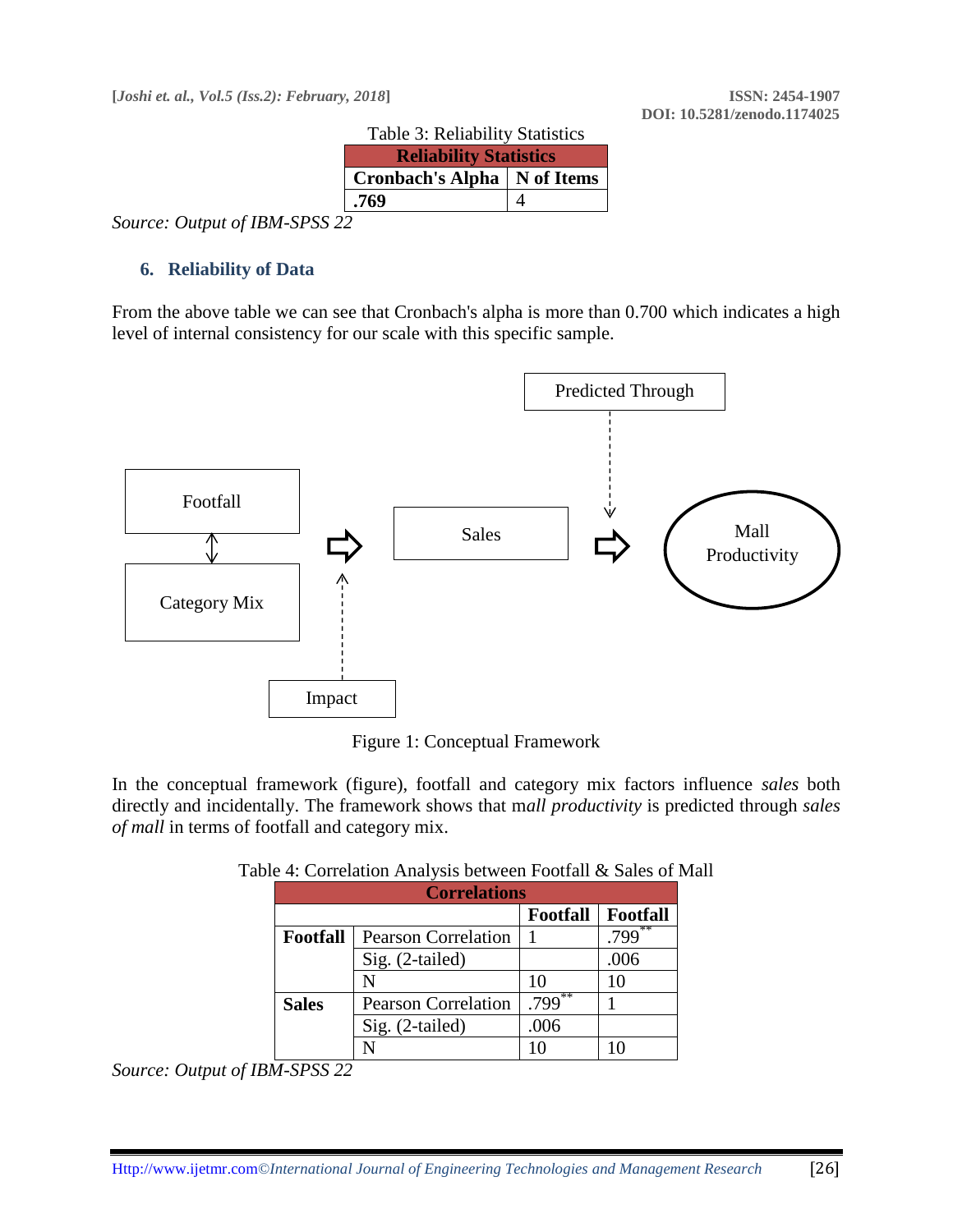

Figure 2: Scatter Plot

The above table and figure revealed that there is a statistically significant relationship between **Footfall** and **Sales of Mall**. It has found that **Pearson correlation** *'r'* **value 0.799** and *sig value (p value)* **is 0.000** which indicates that there is a statistically significant strong positive correlation between *footfall* and *sales of mall*.

| <b>Model Summary</b> <sup>D</sup> |                                                                            |               |                    |                           |                                     |               |     |     |                         |               |
|-----------------------------------|----------------------------------------------------------------------------|---------------|--------------------|---------------------------|-------------------------------------|---------------|-----|-----|-------------------------|---------------|
| <b>Model</b>                      | <b>Std. Error</b><br><b>Adjusted</b><br>R<br><b>Change Statistics</b><br>R |               |                    |                           | Durbin-                             |               |     |     |                         |               |
|                                   |                                                                            | <b>Square</b> | R<br><b>Square</b> | of the<br><b>Estimate</b> | R<br><b>Square</b><br><b>Change</b> | <b>Change</b> | df1 | df2 | Sig. F<br><b>Change</b> | <b>Watson</b> |
|                                   | .799 <sup>a</sup>                                                          | 638           | .593               | 287.72541                 | .638                                | 14.121        |     |     | .006                    | .724          |

*Source: Output of IBM-SPSS 22*

The "R" column represents the value of R, the **multiple correlation coefficients**. R can be considered to be one measure of the quality of the prediction of the dependent variable. The "R Square" column represents the  $R^2$  value, which is the proportion of variance in the dependent variable that can be explained by the independent variables.

In the Model Summary in above **table**, *R Square* is *0.638* which means that **Footfall** explain *63.8%* of the variability with significant effect on **Sales of mall**.

Above table shows the multiple linear regression model summary and overall fit statistics. It has found that R² of our model is**0.638**. This means that the linear regression explains 63.8%of the variance in the data. The Durbin-Watson value is1.724, which is between the two critical values of  $1.5 < d < 2.5$ . Therefore, we can assume that there is no first order linear auto-correlation in our multiple linear regression data.

*Source: Output of IBM-SPSS 22*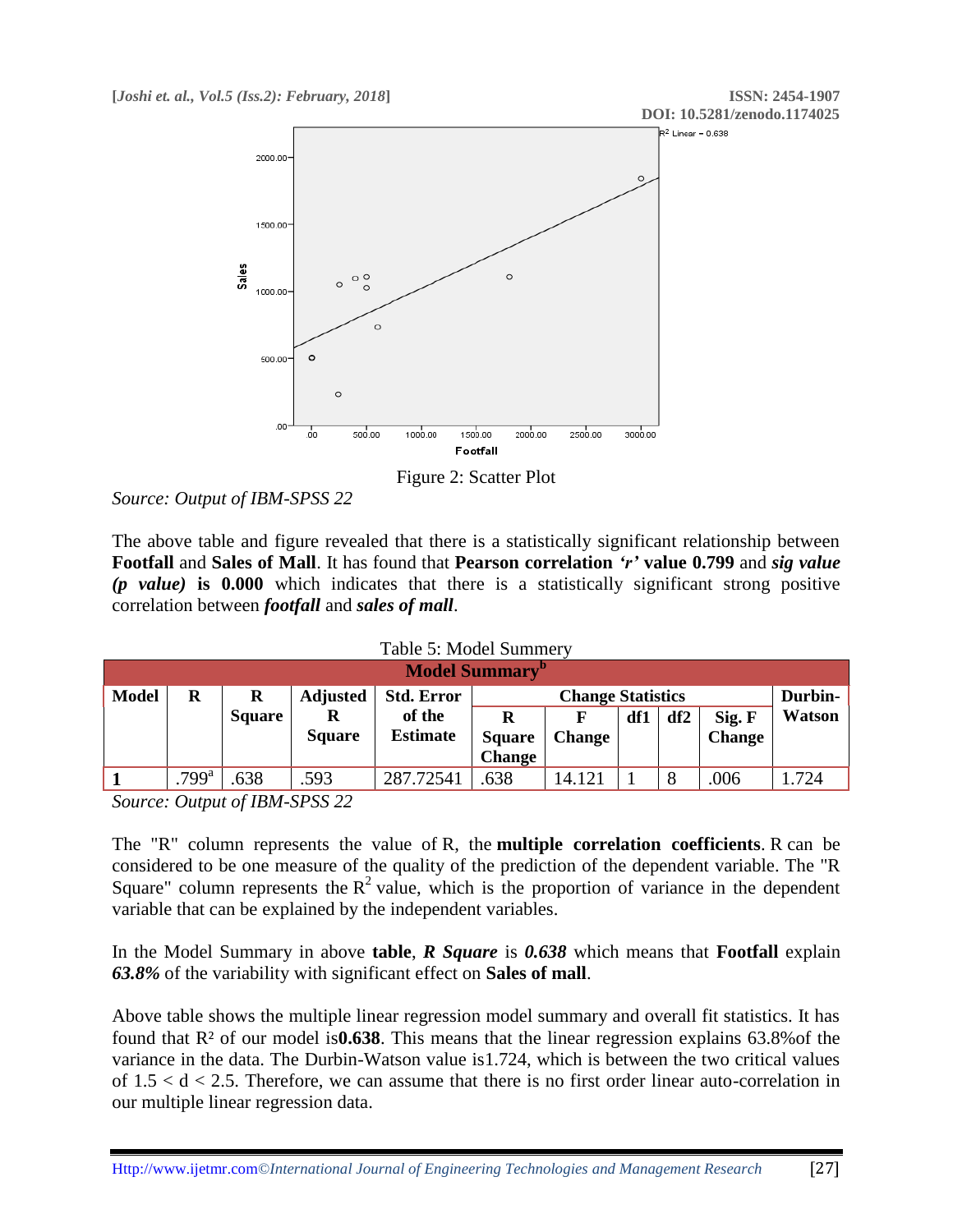|              | <b>ANOVA</b> <sup>a</sup> |                                    |   |             |             |                   |  |  |  |  |
|--------------|---------------------------|------------------------------------|---|-------------|-------------|-------------------|--|--|--|--|
| <b>Model</b> |                           | Df   Mean Square<br>Sum of Squares |   |             | $\mathbf F$ | Sig.              |  |  |  |  |
|              | Regression                | 1168994.821                        |   | 1168994.821 | 14.121      | .006 <sup>b</sup> |  |  |  |  |
|              | Residual                  | 662287.279                         | 8 | 82785.910   |             |                   |  |  |  |  |
|              | Total                     | 1831282.100                        | 9 |             |             |                   |  |  |  |  |

Table 6: ANOVA goodness of fit (GOF)

*Source: Output of IBM-SPSS 22*

The F-ratio in the ANOVA table tests whether the overall regression model is a good fit for the data. The table shows that different footfall (independent variables) statistically significantly predict the sales (dependent variable). In the above table F sig. value is less than 0.05, which means the regression model is a good fit of the data. The F-test is highly significant, thus we can assume that the model explains a significant amount of the variance in sales of mall.

#### Table 7: Coefficients

|              | Coefficients <sup>a</sup> |                                                             |                   |      |       |      |  |  |  |  |
|--------------|---------------------------|-------------------------------------------------------------|-------------------|------|-------|------|--|--|--|--|
| <b>Model</b> |                           | Unstandardized Coefficients   Standardized Coefficients   T |                   |      |       | Sig. |  |  |  |  |
|              |                           | B                                                           | <b>Std. Error</b> | Beta |       |      |  |  |  |  |
|              | (Constant)                | 642.694                                                     | 117.269           |      | 5.481 |      |  |  |  |  |
|              | Footfall                  | 381                                                         | 101               | 799  | 3.758 | 006  |  |  |  |  |

*Source: Output of IBM-SPSS 22*

Unstandardized coefficients indicate how much the dependent variable varies with an independent variable. From the above table it shows that *footfall* is significant predictor as a *sig. value* is less than 0.05 indicate that null hypothesis is rejected. In other words it can say that *there is a statistically significant impact of footfall on sales of mall.*

| <b>Correlations</b> |                            |              |                     |  |  |  |  |  |
|---------------------|----------------------------|--------------|---------------------|--|--|--|--|--|
|                     |                            | <b>Sales</b> | <b>Category Mix</b> |  |  |  |  |  |
| <b>Sales</b>        | <b>Pearson Correlation</b> |              | .226                |  |  |  |  |  |
|                     | Sig. (2-tailed)            |              | .530                |  |  |  |  |  |
|                     |                            | 10           | 10                  |  |  |  |  |  |
| <b>Category Mix</b> | <b>Pearson Correlation</b> | .226         |                     |  |  |  |  |  |
|                     | Sig. (2-tailed)            | .530         |                     |  |  |  |  |  |
|                     |                            |              |                     |  |  |  |  |  |

Table 8: Correlation Analysis between Category Mix& Sales of Mall

#### *Source: Output of IBM-SPSS 22*

The above table and figure revealed that there is a no statistically significant relationship between **Category Mix** and **Sales of Mall**. It has found that **Pearson correlation** *'r'* **value 0.226** and *sig value (p value)* **is 0.530** which indicates that there is a no statistically significant low positive correlation between *category mix* and *sales of mall*.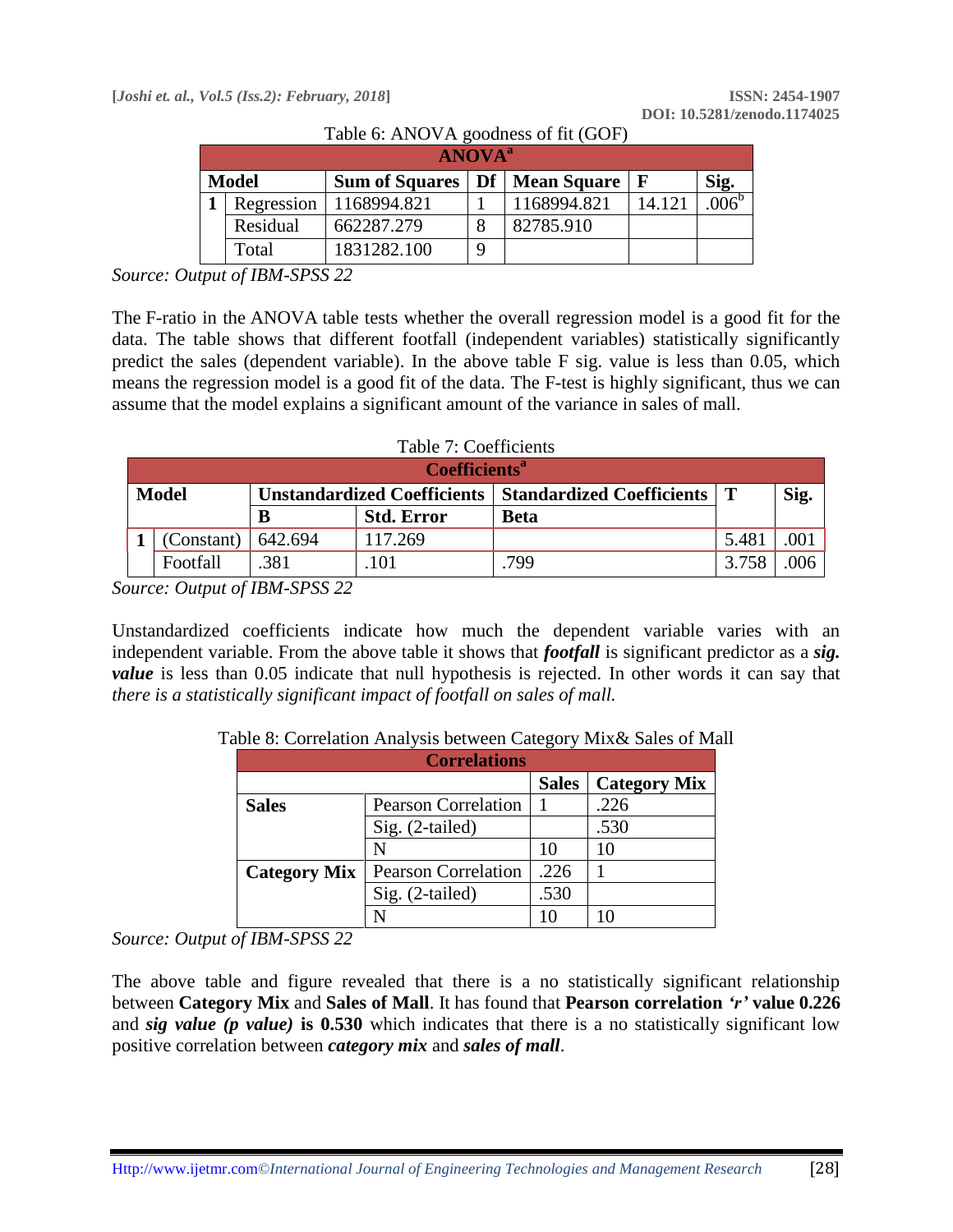| <b>Model Summary'</b> |                   |               |                 |                   |               |                          |     |     |               |         |
|-----------------------|-------------------|---------------|-----------------|-------------------|---------------|--------------------------|-----|-----|---------------|---------|
| <b>Model</b>          | R                 | R             | <b>Adjusted</b> | <b>Std. Error</b> |               | <b>Change Statistics</b> |     |     |               | Durbin- |
|                       |                   | <b>Square</b> |                 | of the            | R             | F                        | df1 | df2 | Sig. F        | Watson  |
|                       |                   |               | <b>Square</b>   | <b>Estimate</b>   | <b>Square</b> | <b>Change</b>            |     |     | <b>Change</b> |         |
|                       |                   |               |                 |                   | <b>Change</b> |                          |     |     |               |         |
|                       | .226 <sup>a</sup> | .051          | .047            | 466.03339         | .051          | .432                     |     |     | .530          | 1.580   |

Table 9: Model Summery

*Source: Output of IBM-SPSS 22*

The "R" column represents the value of R, the **multiple correlation coefficients**. R can be considered to be one measure of the quality of the prediction of the dependent variable. The "R Square" column represents the  $R^2$  value, which is the proportion of variance in the dependent variable that can be explained by the independent variables.

In the Model Summary in above **table**, *R Square* is *0.051* which means that **category mix**  explain *5.1%* of the variability with significant effect on **Sales of mall**.

Above table shows the multiple linear regression model summary and overall fit statistics. It has found that R² of our model is**0.051**. This means that the linear regression explains 5.1%of the variance in the data. The Durbin-Watson value is1.58, which is between the two critical values of  $1.5 < d < 2.5$ . Therefore, we can assume that there is no first order linear auto-correlation in our multiple linear regression data.

| Table TO: ANOVA goodness of fit (GOF) |                        |                                   |             |            |              |         |  |
|---------------------------------------|------------------------|-----------------------------------|-------------|------------|--------------|---------|--|
| <b>ANOVA</b> <sup>a</sup>             |                        |                                   |             |            |              |         |  |
| <b>Model</b>                          |                        | Sum of Squares   Df   Mean Square |             |            | $\mathbf{F}$ | Sig.    |  |
|                                       | Regression   93785.120 |                                   |             | 93785.120  | .432         | 530 $c$ |  |
|                                       | Residual               | 1737496.980                       | 8           | 217187.122 |              |         |  |
|                                       | Total                  | 1831282.100                       | $\mathbf Q$ |            |              |         |  |

 $T<sub>ch1a</sub>$  10: ANOVA goodness of  $f<sub>t</sub>$  (COF)

*Source: Output of IBM-SPSS 22*

The F-ratio in the ANOVA table tests whether the overall regression model is a good fit for the data. The table shows that different category mix (independent variables) do not predicts the sales (dependent variable). In the above table F sig. value is more than 0.05, which means the regression model is not good fit of the data.

| Table 11: Coefficients          |                         |                                                             |                   |             |               |      |  |  |
|---------------------------------|-------------------------|-------------------------------------------------------------|-------------------|-------------|---------------|------|--|--|
| <b>Coefficients<sup>a</sup></b> |                         |                                                             |                   |             |               |      |  |  |
| <b>Model</b>                    |                         | Unstandardized Coefficients   Standardized Coefficients   t |                   |             |               | Sig. |  |  |
|                                 |                         | B                                                           | <b>Std. Error</b> | <b>Beta</b> |               |      |  |  |
|                                 | (Constant)              | 558.448                                                     | 570.625           |             | .979          | .356 |  |  |
|                                 | Category_Mix   $38.132$ |                                                             | 58.028            | 226         | $.65^{\circ}$ | .530 |  |  |

*Source: Output of IBM-SPSS 22*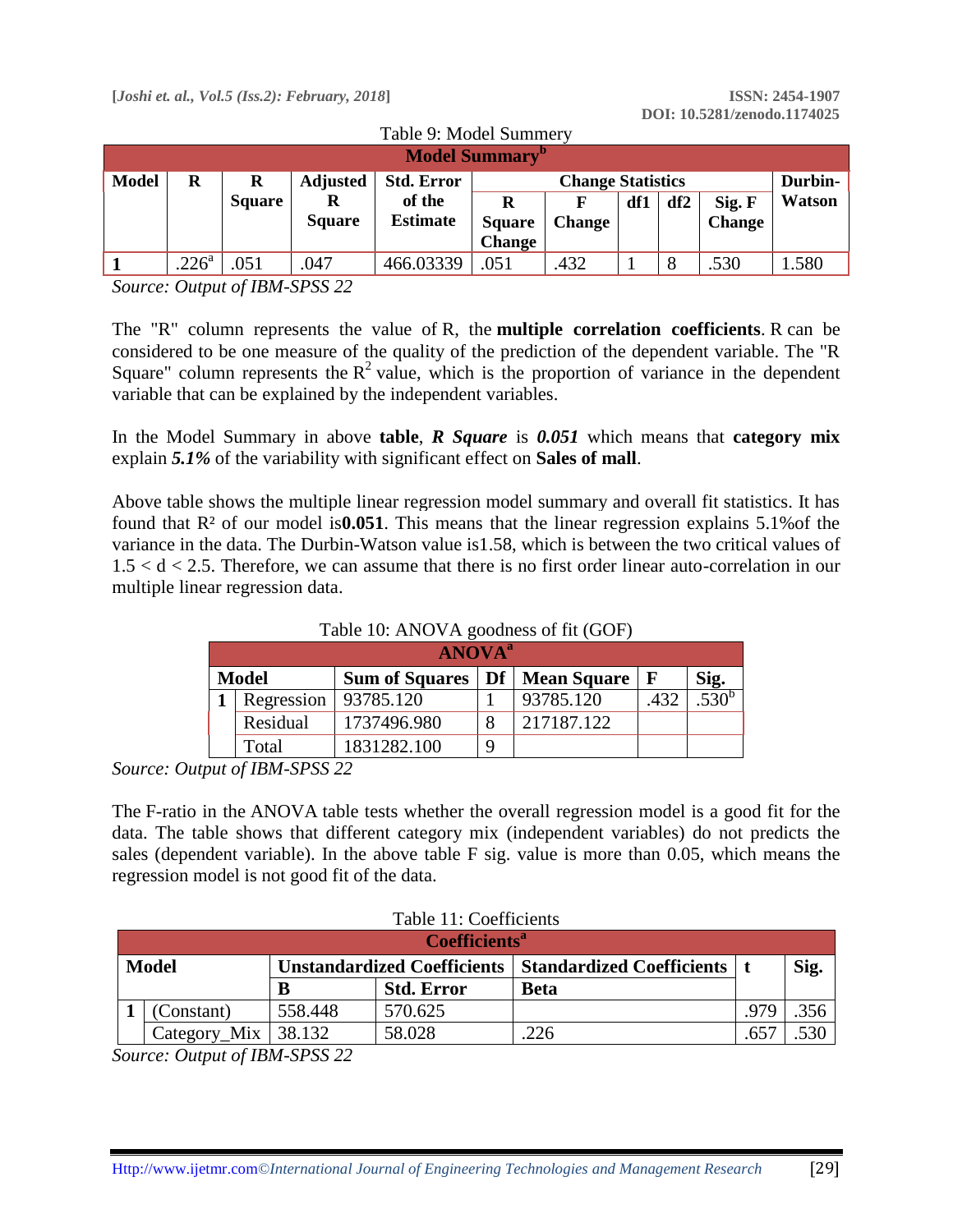**[***Joshi et. al., Vol.5 (Iss.2): February, 2018***] ISSN: 2454-1907**

Unstandardized coefficients indicate how much the dependent variable varies with an independent variable. From the above table it shows that *category mix* is not significant predictors as a *sig. value* is more than 0.05 indicate that null hypothesis is accepted. In other words it can say that *there is no statistically significant impact of category mix on sales of mall.*

| Table 12: Overall Comparison between Footfall and Category Mix |                |                   |                     |                 |               |                                         |
|----------------------------------------------------------------|----------------|-------------------|---------------------|-----------------|---------------|-----------------------------------------|
| <b>Footfall</b>                                                |                |                   | <b>Category Mix</b> |                 |               | <b>Result</b>                           |
| $\mathbf R$                                                    | R <sub>2</sub> | Standard Beta   R |                     | R2              | Standard Beta |                                         |
| .799                                                           | $.638$ .799    |                   |                     | $.226$   $.051$ | $\vert$ .226  | Footfall has an impact on sales of mall |



Figure 3: Overall Comparison between Footfall and Category Mix

From the above table it is analyzed that footfall has an impact on sales of mall whereas category mix has no significant impact on sales of the mall.



Figure 4: Effect of Footfall and Category Mix on Sales of Mall

### **7. Conclusion**

The study helped to conclude that footfalls to the mall have a significant impact on the mall performance as more the customers visiting a property more will the probability of conversion to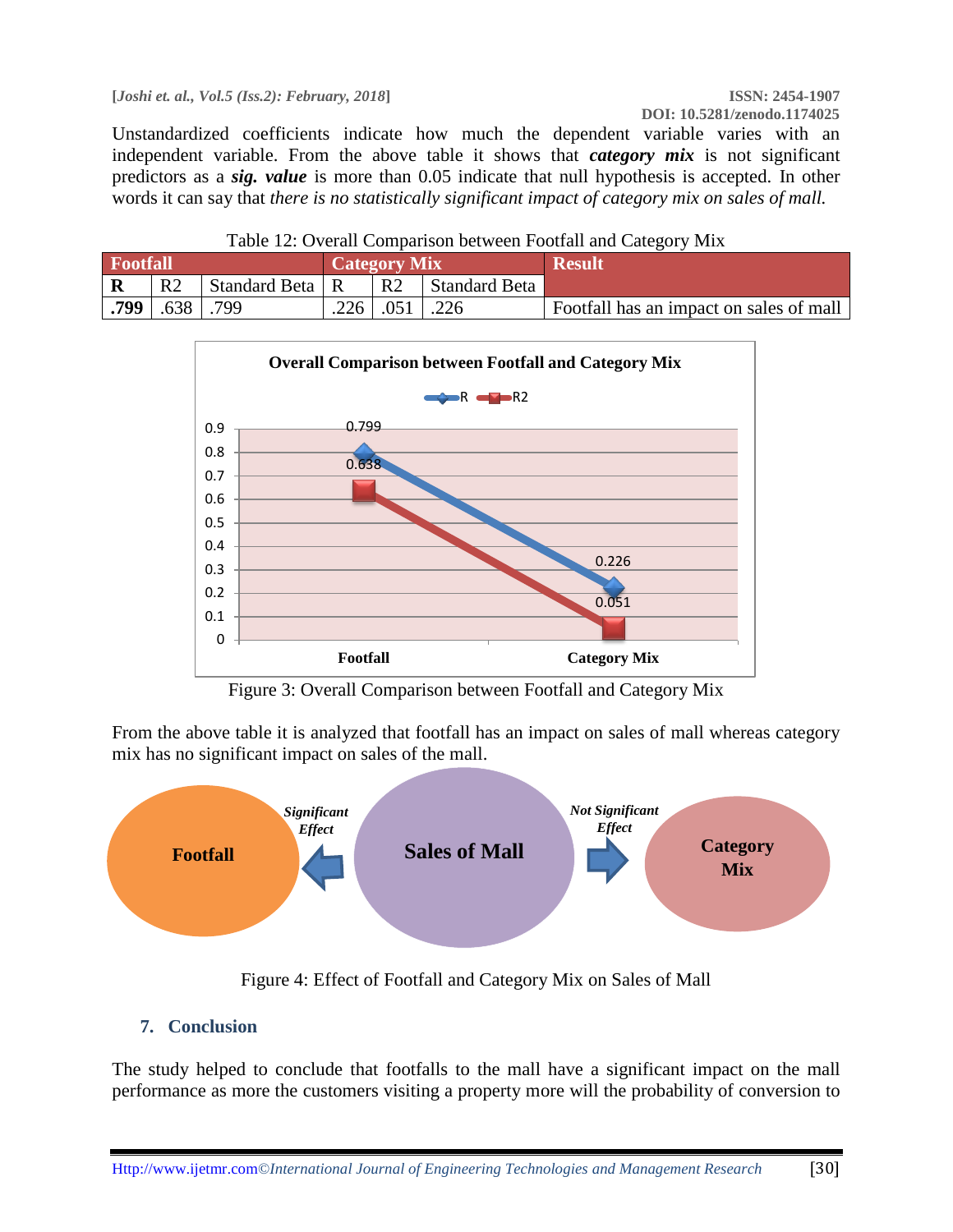sales. However, this doesn't mean higher actual conversions to sales. In the city of Jaipur where the study was carried out, it was seen that the footfall impact on sales was significant implying that those malls with low footfalls are delivering low sales per sq ft whereas malls with higher footfalls have comparatively better sales per sq ft. Thus, the effort of the mall management team should be to make the malls as destinations focusing on experiential retailing incorporating motivators giving customers all the reasons for more visits and patronize. On the other hand, the diversity of category mix ensures that customer gets choice of their brands, provide them variety in shopping, give them options of entertainment, gaming,  $F \& B$ , cinema so that they can bring their entire family for spending quality time. However, its direct impact on mall performance is not seen. All the malls studied were having almost similar category mix but the sales per sq ft were different implying thereby that category mix doesn't have significant impact on the performance of the mall.

#### **References**

- [1] Agarwal, S., 2016.Malls renovate as e-commerce players draw away footfalls, *Live Mint, 05, E – paper*
- [2] Anuradha, D. and Manohar, H.L., 2011. Customer shopping experience in malls with entertainment centres in Chennai. *African Journal of Business Management*, *5*(31), p.12319.
- [3] Allard, T., Babin, B.J. and Chebat, J.C., 2009. When income matters: Customers evaluation of shopping malls' hedonic and utilitarian orientations. Journal of Retailing and Consumer Services, 16(1), pp.40-49
- [4] Choudhury, A. et al., 2012. Customers' attitude towards shopping malls: a study on Bashundhara city shopping mall, *D.U. Journal of Marketing*, 15
- [5] Chebat, J.C., Sirgy, M.J. and Grzeskowiak, S., 2010. How can shopping mall management best capture mall image?. Journal of Business Research, 63(7), pp.735-740
- [6] Bera, S. and Valsan, S., 2015. Reinventing Malls, *Realty*
- [7] Burnaz, S. and Topcu, Y.I., 2011. A decision support on planning retail tenant mix in shopping malls. *Procedia-Social and Behavioral Sciences*, *24*, pp.317-324
- [8] Bean, J.C., Noon, C.E., Ryan, S.M. and Salton, G.J., 1988. Selecting tenants in a shopping mall. Interfaces, 18(2), pp.1-9
- [9] Deb, M., 2012.Evaluation of customer's mall preferences in India using fuzzy AHP approach. *Journal of Advances in Management Research*, *9*(1), pp.29-44.
- [10] De Nisco, A. and Rosaria Napolitano, M., 2006. Entertainment orientation of Italian shopping centers: antecedents and performance. Managing Service Quality: An International Journal, 16(2), pp.145-166
- [11] Gudonaviciene, R. and Alijosiene, S., 2013. Influence of shopping centre image attributes on customer choices. *Economics and Management*, *18*(3), pp.545-552.
- [12] Gilboa, S. and Yavetz, I., 2013. Shop until you drop? An exploratory analysis of mall experiences, *European Journal of Marketing*, 47(1/2), pp. 239 – 259
- [13] Hart, C., Farrell, A.M., Stachow, G., Reed, G. and Cadogan, J.W., 2007. Enjoyment of the shopping experience: Impact on customers' repatronage intentions and gender influence. *The Service Industries Journal*, *27*(5), pp.583-604.
- [14] Hunter, G.L., 2006. The role of anticipated emotion, desire, and intention in the relationship between image and shopping center visits. *International Journal of Retail & Distribution Management*, *34*(10), pp.709-721.
- [15] Khong, K. and Ong, F., 2014. Shopper perception and loyalty: a stochastic approach to modeling shopping mall behavior, *International Journal of Retail & Distribution Management*, 42(7), pp.  $626 - 642$